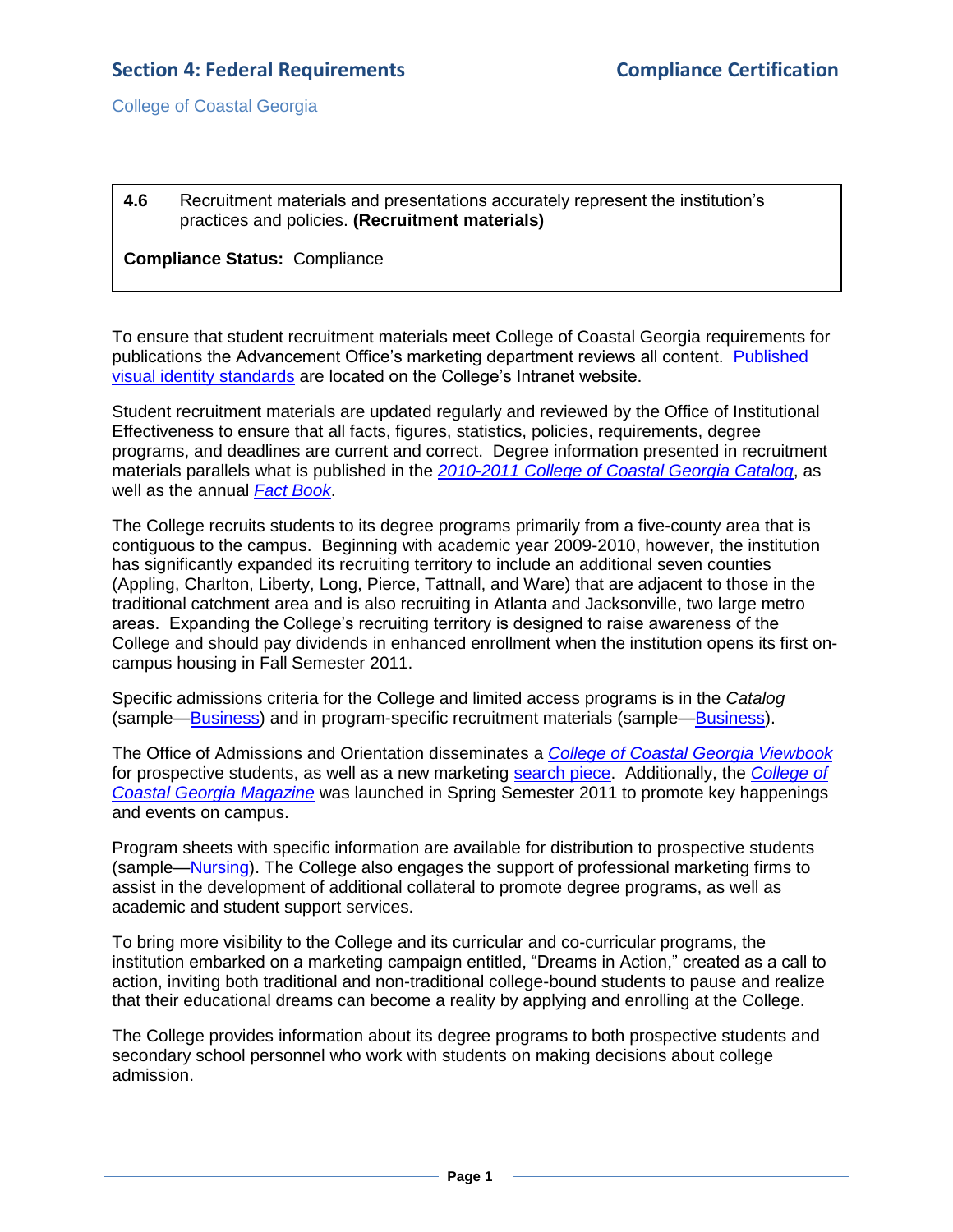College of Coastal Georgia

[Campus Visit Day](4.6.iCampusVisitDayAgenda.pdf#page=1) programs are held regularly for prospective students and their families interested in the College. The events are publicized through email, website, direct mailings and public service announcements via print and radio spots. The Visit programs are designed to provide prospective students with the opportunity to learn about the programs from the faculty who head those programs; prospective students also had the opportunity to speak with admissions and financial aid representatives.

Each Semester, Academic Affairs and Student Affairs host [luncheons for guidance counselors](4.6.jCounselorLuncheonAgenda.pdf#page=1) from the secondary schools located in the College's primary catchment area. This provides a forum for the College to share information with the counselors about admissions procedures, financial aid, scholarships, new and/or revised academic programs, campus life, etc. The College believes these activities provide a forum for area school systems to keep abreast of the institution's change in mission, growth of degree offerings and opportunity to foster good will and open communications.

With the arrival of the new Director of Admissions and Orientation, the college applied for membership with the National Association of College Admission Counseling (NACAC), and as such, it abides by the [NACAC Principles of Good Practice.](4.6.kNACACstandards.pdf#page=1) All admissions recruiters are trained in accordance with the Principles which place strong emphasis on professionalism, collaboration, trust, education, fairness and equity, and social responsibility.